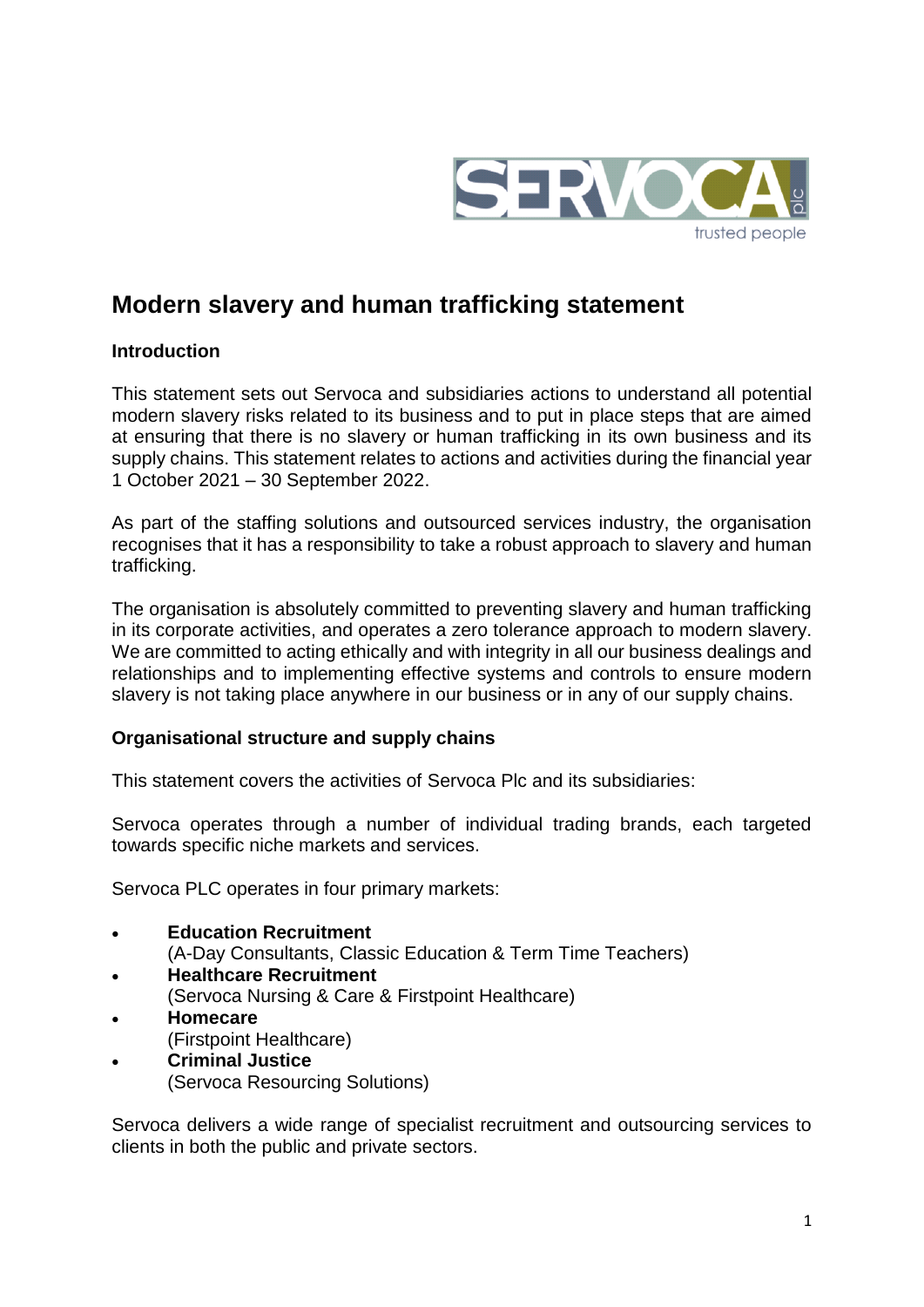• The nature of the supply chain is principally related to the provisions of recruitment and outsourcing as well as suppliers used for sourcing office equipment.

The organisation currently operates across the UK and 1 office operating outside of the UK.

 We use Risk Management processes to assess which of our own activities and supply chains represent the highest risks in respect of slavery or human trafficking in particular, geography, sector and cost of supply.

#### *Who we work with*

*All of the hirers that we work with, and all of the work-seekers we provide, are known to and identified by our staff. All of the temporary workers we supply are identified by our staff.*

#### *Other relationships*

*As part of our business, we also work with the following organisations*

- *Care Quality Commission (www.cqc.org.uk)*
- The Recruitment and Employment Confederation [\(www.rec.uk.com\)](http://www.rec.uk.com/) and the *Institute of Recruitment Professionals (www.rec-irp.uk.com)*

#### *Responsibility*

Responsibility for the organisation's anti-slavery initiatives is as follows

- **Policies:** Reviewing and putting in place the relevant polices in relation to slavery and human trafficking is the responsibility of the Directors within each part of the business.
- **Investigations/due diligence:** The Directors are responsible for compliance in their respective business units and for their supplier relationships.
- **Training:** We will provide training to relevant members of staff at induction and throughout employment where relevant to ensure that they understand the risks of modern slavery infiltrating our business or supply chains. Effective operation of our policies and procedures are aimed at mitigating this risk.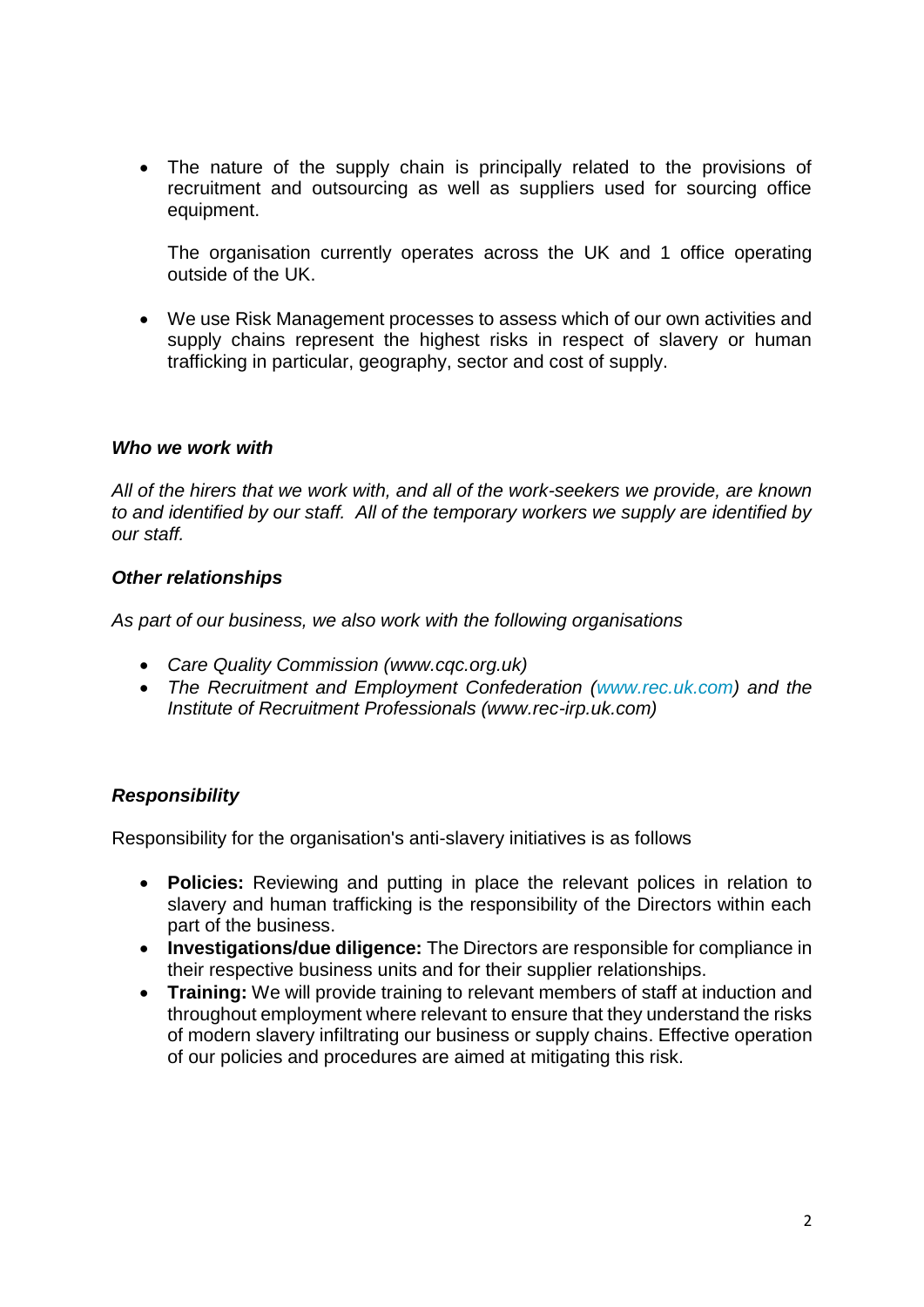## **Relevant policies**

The organisation operates the following policies that describe its approach to the identification of modern slavery risks and steps to be taken to prevent slavery and human trafficking in its operations

- **Whistleblowing policy** The organisation encourages all its workers, customers and other business partners to report any concerns related to the direct activities, or the supply chains of, the organisation. This includes any circumstances that may give rise to an enhanced risk of slavery or human trafficking or prohibiting of freedom, association or movement. The organisation's whistleblowing procedure is designed to make it easy for workers to make disclosures, without fear of retaliation.
- **Employee code of conduct** The organisation's code makes clear to employees the actions and behaviour expected of them when representing the organisation. The organisation strives to maintain the highest standards of employee conduct and ethical behaviour when operating abroad and managing its supply chain.
- **Recruitment/Agency workers policy** The organisation uses only specified, reputable employment businesses and agencies to source labour and always verifies the practices of any new agency it is using before accepting workers from that agency. It must be explicit that they prohibit the use of worker-paid recruitment fees.

# **Examples of Modern Slavery**

The International Labour Organization (ILO) list of the most common signs of forced labour include:

- Restriction of movemen
- Abuse of vulnerability
- Deception
- Isolation
- Intimidation and threats
- Withholding wages
- Abusive working and living conditions
- Physical and sexual violence
- Retention of identity documents
- Excessive overtime
- Debt bondage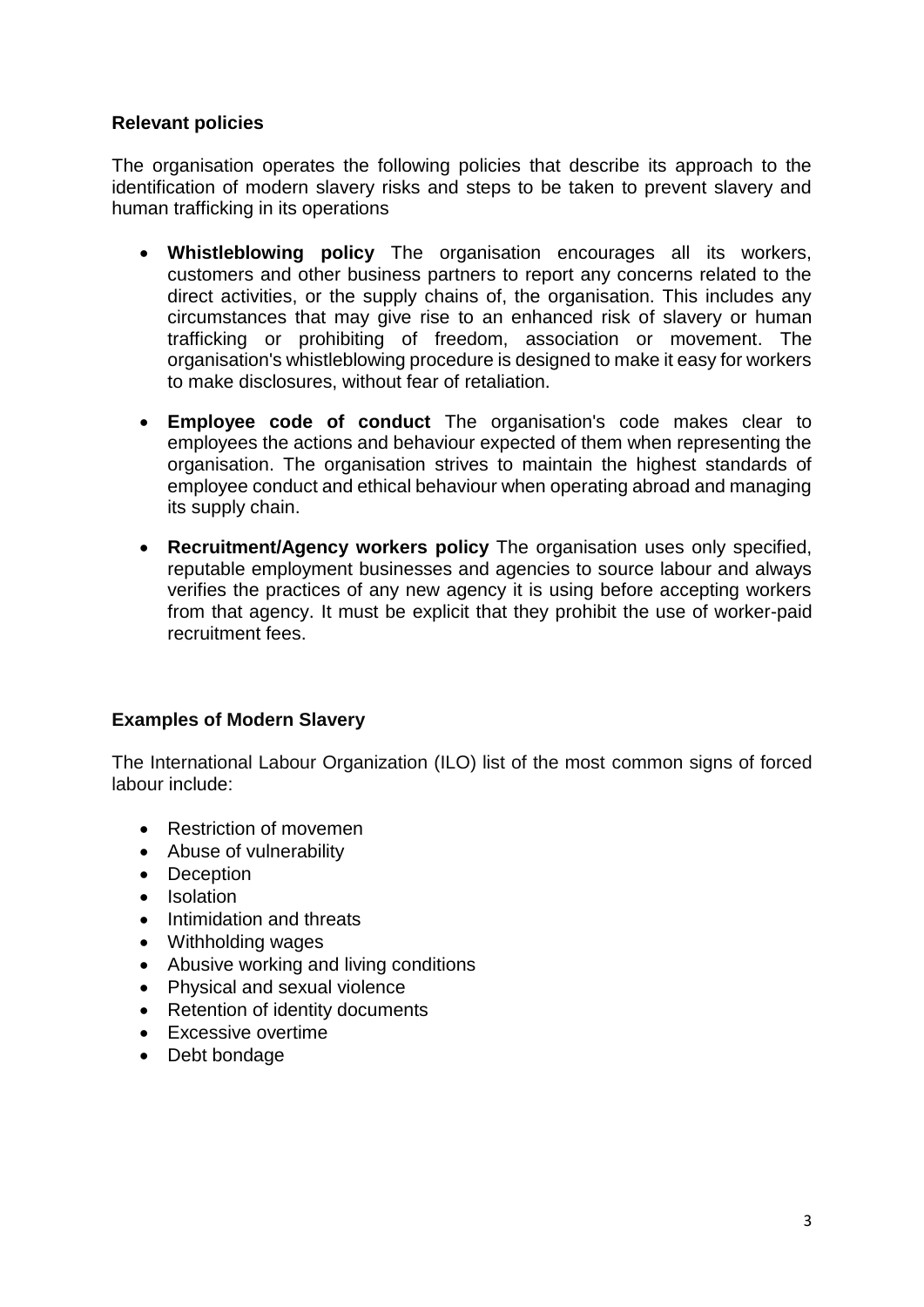# **Due diligence**

The organisation undertakes due diligence when considering taking on new suppliers, and regularly reviews its existing suppliers. The organisation's due diligence and reviews include:

- Mapping the supply chain broadly to assess particular product or geographical risks of modern slavery and human trafficking;
- Evaluating the modern slavery and human trafficking risks of each new supplier;
- We have in place systems to encourage the reporting of concerns and the protection of whistle blowers.
- Engage with our suppliers both to convey to the Anti slavery and human trafficking policy and to gain an understanding of the measures taken by them to ensure modern slavery is not occurring in their businesses;
- Where possible we build long standing relationships with suppliers and make clear our expectations of business behaviour;
- Audits of suppliers in relation to modern slavery with regards to freedom of association, movement or employment, harsh or inhuman treatment and human trafficking;
- Terms of business with suppliers include a modern slavery clause to match our organisations policy;
- Invoking sanctions against suppliers that fail to improve their performance in line with an action plan or seriously violate our supplier code of conduct, including the termination of the business relationship.

After due consideration, we have not identified any significant risks of modern slavery, forced labour, or human trafficking in our supply chain. However, we continue to be alert to the potential for problems.

Additionally we have taken the following steps to minimise the possibility of any problems:

- We reserve the right to conduct spot-checks of the business who supply us, in order to investigate any complaints
- We require the business we work with to address modern slavery concerns in their policies
- Only senior members of staff who have undergone appropriate training for assessing modern slavery risks in the supply chain are authorised to sign contracts and establish commercial relationships in any area where we have identified the potential for risk

Our staff are encouraged to bring any concerns they have to the attention of management.